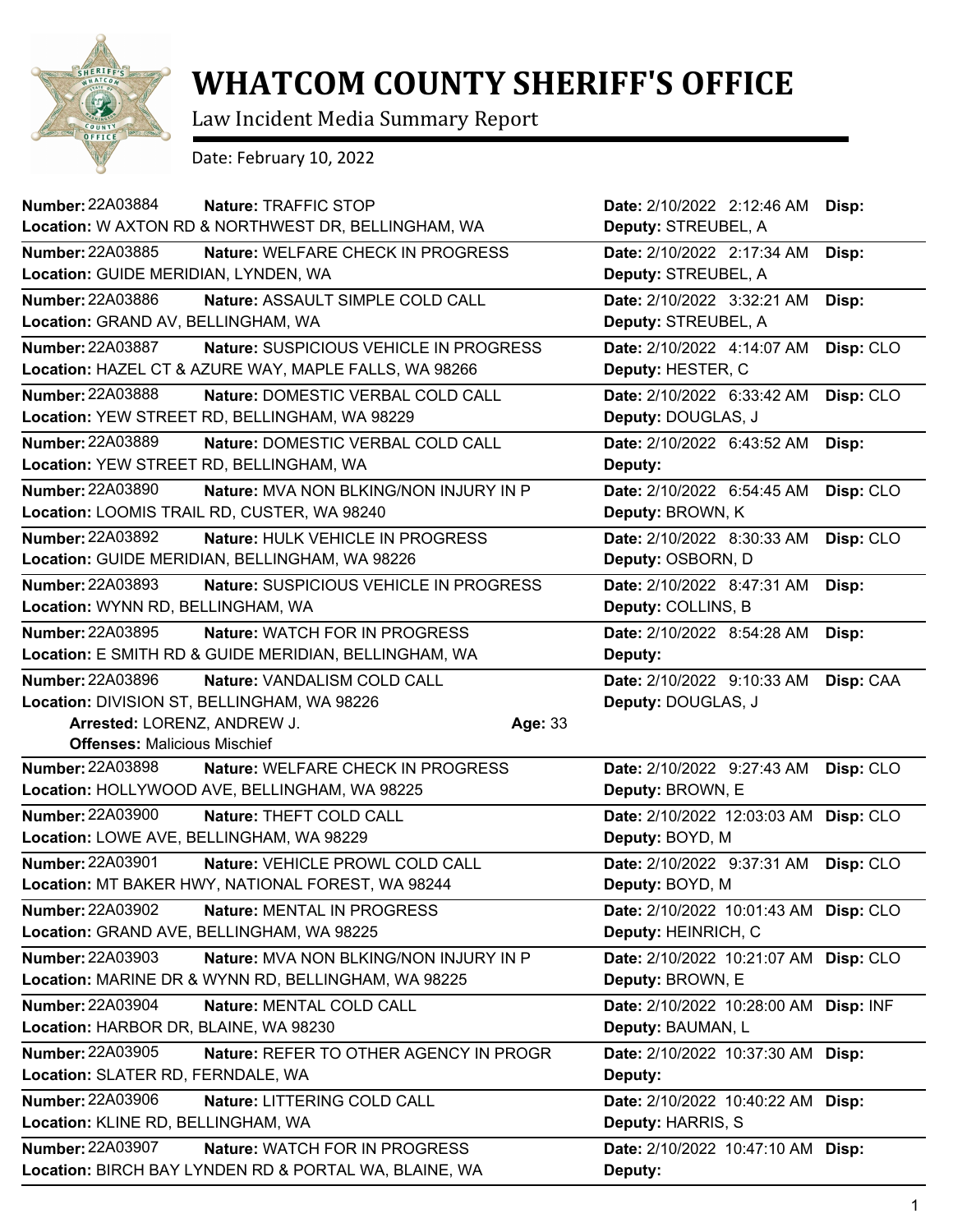| Number: 22A03911<br>Nature: SUSPICIOUS CIRCUMSTANCES COLD         | Date: 2/10/2022 11:56:12 AM Disp: CLO   |
|-------------------------------------------------------------------|-----------------------------------------|
| Location: DEWEY RD, BELLINGHAM, WA 98226                          | Deputy: DOUGLAS, J                      |
| <b>Number: 22A03913</b><br><b>Nature: WATCH FOR IN PROGRESS</b>   | Date: 2/10/2022 12:43:32 PM Disp:       |
| Location: MARINE DR & BENNETT DR, BELLINGHAM, WA                  | Deputy:                                 |
| Number: 22A03918<br>Nature: THEFT COLD CALL                       | Date: 2/10/2022 12:13:53 PM Disp: CLO   |
| Location: MITCHELL WAY, BELLINGHAM, WA 98226                      | Deputy: BOYD, M                         |
| <b>Number: 22A03919</b><br>Nature: DOMESTIC ORDER VIOL IN PROGRES | Date: 2/10/2022 1:59:56 PM<br>Disp: CLO |
| Location: NORTHWEST DR, BELLINGHAM, WA 98226                      | Deputy: KLIX, J                         |
| <b>Number: 22A03921</b><br>Nature: SERVE WARRANT IN PROGRESS      | Date: 2/10/2022 2:13:50 PM Disp: CAA    |
| Location: GRAND AVE, BELLINGHAM, WA 98225                         | Deputy: HEINRICH, C                     |
| Arrested: CORTEZ, SALVADOR A.<br>Age: 19                          |                                         |
| <b>Offenses: In From Court</b>                                    |                                         |
| <b>Number: 22A03922</b><br>Nature: TRAFFIC HAZARD IN PROGRESS     | Disp: CLO<br>Date: 2/10/2022 2:14:50 PM |
| Location: E SMITH RD & GUIDE MERIDIAN, BELLINGHAM, WA 98226       | Deputy: BROWN, E                        |
| <b>Number: 22A03927</b><br>Nature: IMPOUND PRIVATE IN PROGRESS    | Date: 2/10/2022 3:00:14 PM<br>Disp:     |
| Location: BENNETT DR, BELLINGHAM, WA                              | Deputy:                                 |
| Number: 22A03930<br>Nature: SUICIDAL SUBJECT IN PROGRESS          | Date: 2/10/2022 3:12:47 PM<br>Disp:     |
| Location: BEL WEST DR, BELLINGHAM, WA                             | Deputy: WRIGHT, M                       |
| <b>Number: 22A03932</b><br>Nature: TRESPASS IN PROGRESS           | Date: 2/10/2022 3:25:46 PM<br>Disp: CLO |
| Location: W SMITH RD, BELLINGHAM, WA 98226                        | Deputy: WRIGHT, M                       |
| <b>Number: 22A03933</b><br>Nature: FOLLOW UP                      | Date: 2/10/2022 3:34:23 PM<br>Disp:     |
| Location: GRAND AV, BELLINGHAM, WA                                | Deputy: BOGLE, D                        |
| <b>Number: 22A03934</b><br>Nature: CIVIL PROBLEM COLD CALL        | Date: 2/10/2022 3:32:49 PM<br>Disp: CLO |
| Location: DIVISION ST, BELLINGHAM, WA 98226                       | Deputy: WILSON, J                       |
| <b>Number: 22A03938</b><br>Nature: VEHICLE ABANDONED IN PROGRESS  | Date: 2/10/2022 3:52:27 PM<br>Disp:     |
| Location: OAK CT, MAPLE FALLS, WA                                 | Deputy: RATHBUN, R                      |
| Number: 22A03939<br>Nature: WHATCOMM RECORD IN PROGRESS           | Date: 2/10/2022 3:56:02 PM<br>Disp:     |
| Location: E AXTON RD, BELLINGHAM, WA                              | Deputy:                                 |
| Number: 22A03943<br>Nature: TRAFFIC STOP                          | Date: 2/10/2022 4:06:28 PM<br>Disp:     |
| Location: HANNEGAN RD & LAUREL RD, BELLINGHAM, WA                 | Deputy: OSBORN, D                       |
| Number: 22A03944<br>Nature: SHOTS IN PROGRESS                     | Date: 2/10/2022 4:17:25 PM Disp: CAA    |
| Location: GREEN VALLEY DR, MAPLE FALLS, WA 98266                  | Deputy: WOOD, B                         |
| Arrested: YOUNG, JOEL B.<br>Age: 60                               |                                         |
| <b>Offenses: Murder, Attempted</b>                                |                                         |
| <b>Number: 22A03945</b><br>Nature: SUBJECT W/WEAPON IN PROGRESS   | Date: 2/10/2022 4:18:50 PM<br>Disp:     |
| Location: GREEN VALLEY DR & KING VALLEY DR, MAPLE FALLS, WA       | Deputy:                                 |
| Number: 22A03946<br>Nature: SHOTS IN PROGRESS                     | Date: 2/10/2022 4:19:54 PM<br>Disp:     |
| Location: GREEN VALLEY DR, MAPLE FALLS, WA                        | Deputy:                                 |
| Number: 22A03947<br>Nature: SHOTS IN PROGRESS                     | Date: 2/10/2022 4:20:25 PM<br>Disp:     |
| Location: GREEN VALLEY DR, MAPLE FALLS, WA                        | Deputy:                                 |
| <b>Number: 22A03949</b><br>Nature: SHOTS IN PROGRESS              | Date: 2/10/2022 4:23:04 PM<br>Disp:     |
| Location: GREEN VALLEY DR, MAPLE FALLS, WA                        | Deputy:                                 |
| <b>Number: 22A03950</b><br>Nature: SHOTS IN PROGRESS              | Date: 2/10/2022 4:24:40 PM<br>Disp:     |
| Location: GREEN VALLEY DR, MAPLE FALLS, WA                        | Deputy:                                 |
| <b>Number: 22A03952</b><br>Nature: SUBJECT W/WEAPON IN PROGRESS   | Date: 2/10/2022 4:26:11 PM<br>Disp:     |
| Location: GREEN VALLEY DR, MAPLE FALLS, WA                        | Deputy:                                 |
| Number: 22A03953<br>Nature: THEFT IN PROGRESS                     | Date: 2/10/2022 4:32:07 PM<br>Disp:     |
| Location: MARINE DR, BELLINGHAM, WA                               | Deputy: WRIGHT, M                       |
| <b>Number: 22A03954</b><br>Nature: SHOTS IN PROGRESS              | Date: 2/10/2022 4:48:55 PM<br>Disp:     |
| Location: GREEN VALLEY DR, MAPLE FALLS, WA                        | Deputy:                                 |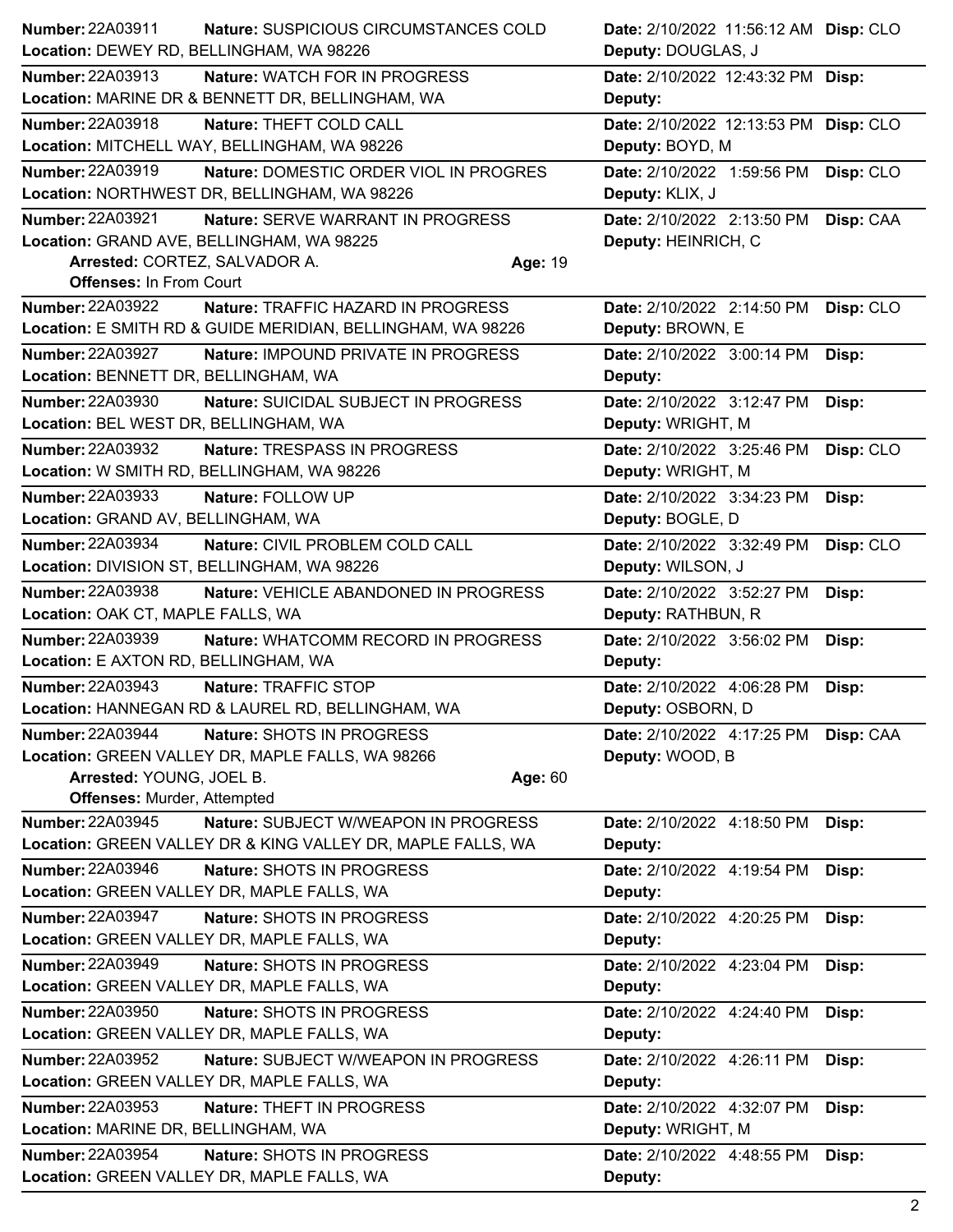| Number: 22A03955<br>Nature: FOLLOW UP                          | Date: 2/10/2022 4:47:53 PM<br>Disp: |
|----------------------------------------------------------------|-------------------------------------|
| Location: W AXTON RD, BELLINGHAM, WA                           | Deputy:                             |
| <b>Number: 22A03956</b><br>Nature: ALARM AUDIBLE IN PROGRESS   | Date: 2/10/2022 4:50:58 PM<br>Disp: |
| Location: NORTHSHORE RD, BELLINGHAM, WA                        | Deputy:                             |
| <b>Number: 22A03958</b><br>Nature: Not available.              | Date: 2/10/2022 5:17:56 PM<br>Disp: |
| Location: GREEN VALLEY DR, MAPLE FALLS, WA                     | Deputy:                             |
| Number: 22A03959<br>Nature: Not available.                     | Date: 2/10/2022 5:19:19 PM<br>Disp: |
| Location: GREEN VALLEY DR, MAPLE FALLS, WA                     | Deputy:                             |
| Number: 22A03960<br>Nature: WHATCOMM RECORD IN PROGRESS        | Date: 2/10/2022 5:17:45 PM<br>Disp: |
| Location: GREEN VALLEY DR, MAPLE FALLS, WA                     | Deputy:                             |
| Number: 22A03961<br>Nature: Not available.                     | Date: 2/10/2022 5:19:03 PM<br>Disp: |
| Location: GREEN VALLEY DR, MAPLE FALLS, WA                     | Deputy:                             |
| Number: 22A03962<br>Nature: Not available.                     | Date: 2/10/2022 5:22:23 PM<br>Disp: |
| Location: GREEN VALLEY DR, MAPLE FALLS, WA                     | Deputy:                             |
| Number: 22A03963<br>Nature: Not available.                     | Date: 2/10/2022 5:24:30 PM<br>Disp: |
| Location: GREEN VALLEY DR, MAPLE FALLS, WA                     | Deputy:                             |
| <b>Number: 22A03964</b><br>Nature: Not available.              | Date: 2/10/2022 5:26:23 PM<br>Disp: |
| Location: GREEN VALLEY DR, MAPLE FALLS, WA                     | Deputy:                             |
| Number: 22A03965<br>Nature: SUSPICIOUS CIRCUMSTANCES IN PR     | Date: 2/10/2022 5:27:11 PM<br>Disp: |
| Location: NORTHWEST DR & LATTIMORE RD, FERNDALE, WA            | Deputy:                             |
| <b>Number: 22A03966</b><br>Nature: Not available.              | Date: 2/10/2022 5:32:47 PM<br>Disp: |
| Location: GREEN VALLEY DR, MAPLE FALLS, WA                     | Deputy:                             |
| Number: 22A03967<br>Nature: FOLLOW UP                          | Date: 2/10/2022 5:34:47 PM<br>Disp: |
| Location: GREEN VALLEY DR, MAPLE FALLS, WA                     | Deputy:                             |
| <b>Number: 22A03968</b><br>Nature: FOLLOW UP                   | Date: 2/10/2022 5:41:33 PM<br>Disp: |
| Location: GREEN VALLEY DR, MAPLE FALLS, WA                     | Deputy:                             |
| Number: 22A03969<br>Nature: FOLLOW UP                          | Date: 2/10/2022 5:44:56 PM<br>Disp: |
| Location: GREEN VALLEY DR, MAPLE FALLS, WA                     | Deputy:                             |
| Number: 22A03970<br>Nature: SUSPICIOUS PERSON IN PROGRESS      | Date: 2/10/2022 5:51:11 PM Disp:    |
| Location: OVERLAND TR, MAPLE FALLS, WA                         | Deputy:                             |
| Number: 22A03971<br>Nature: Not available.                     | Date: 2/10/2022 6:00:07 PM<br>Disp: |
| Location: GREEN VALLEY DR, MAPLE FALLS, WA                     | Deputy:                             |
| Number: 22A03972<br>Nature: FOLLOW UP                          | Date: 2/10/2022 6:11:59 PM<br>Disp: |
| Location: GREEN VALLEY DR, MAPLE FALLS, WA                     | Deputy:                             |
| Number: 22A03973<br>Nature: SUSPICIOUS CIRCUMSTANCES IN PR     | Date: 2/10/2022 6:14:14 PM<br>Disp: |
| Location: ISENHART LN, MAPLE FALLS, WA                         | Deputy:                             |
| <b>Number: 22A03974</b><br>Nature: WHATCOMM RECORD IN PROGRESS | Date: 2/10/2022 6:11:27 PM<br>Disp: |
| Location: SPRAGUE VALLEY DR, MAPLE FALLS, WA                   | Deputy:                             |
| Number: 22A03975<br>Nature: ALARM AUDIBLE IN PROGRESS          | Date: 2/10/2022 6:28:08 PM<br>Disp: |
| Location: MARINE DR, POINT ROBERTS, WA                         | Deputy:                             |
| Number: 22A03976<br>Nature: ASSIST AGENCY IN PROGRESS          | Date: 2/10/2022 6:36:49 PM<br>Disp: |
| Location: VAN WYCK RD, BELLINGHAM, WA                          | Deputy: SHELTON, D                  |
| <b>Number: 22A03977</b><br>Nature: FOLLOW UP                   | Date: 2/10/2022 6:45:05 PM<br>Disp: |
| Location: FLAIR VALLEY DR, MAPLE FALLS, WA                     | Deputy:                             |
| <b>Number: 22A03978</b><br>Nature: FOLLOW UP                   | Date: 2/10/2022 6:54:57 PM<br>Disp: |
| Location: GREEN VALLEY DR, MAPLE FALLS, WA                     | Deputy:                             |
| Number: 22A03979<br>Nature: SHOTS IN PROGRESS                  | Date: 2/10/2022 7:03:44 PM<br>Disp: |
| Location: GREEN VALLEY DR, MAPLE FALLS, WA                     | Deputy:                             |